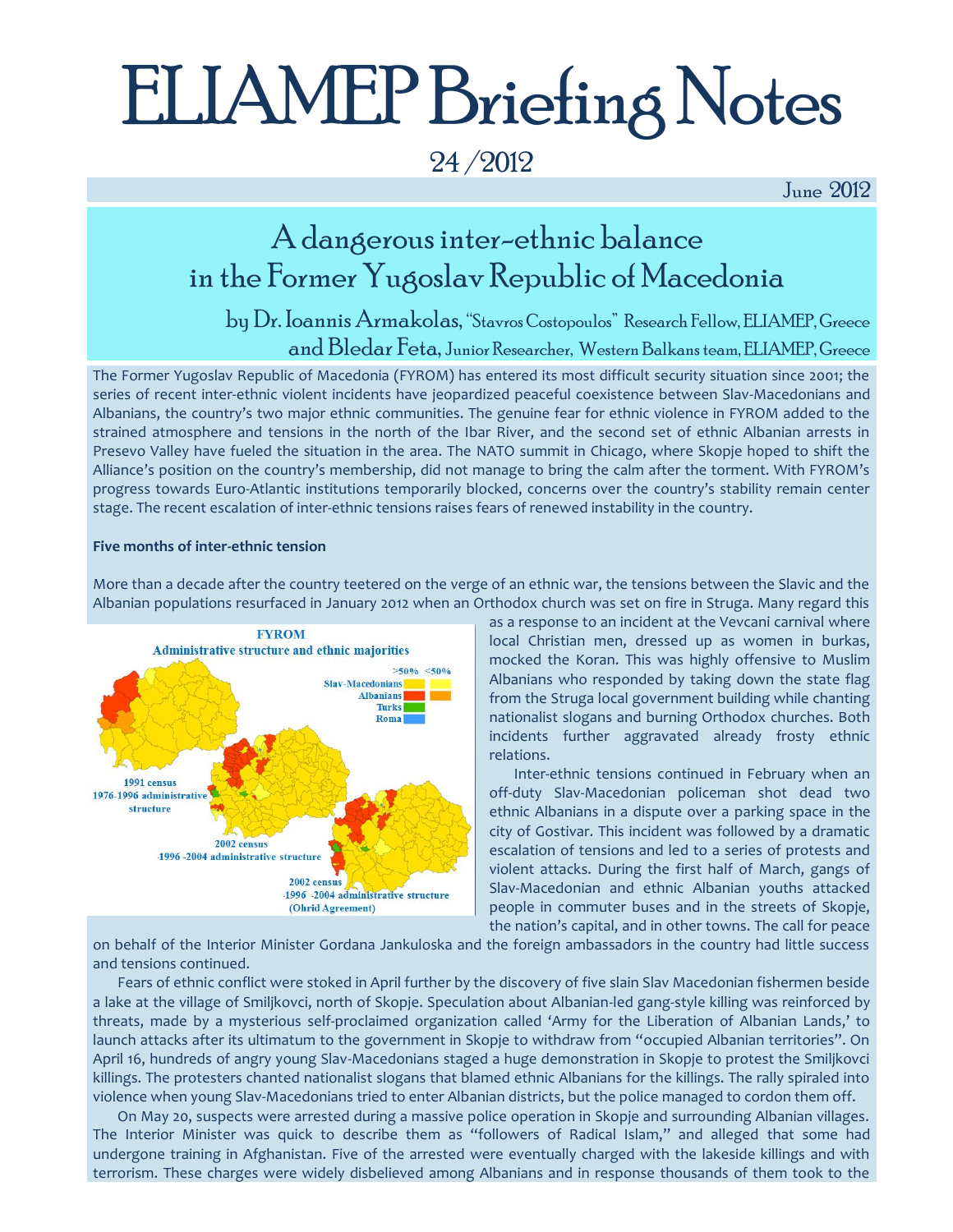Page 2

### A dangerous inter-ethnic balance in the Former Yugoslav Republic of Macedonia

streets protesting the methods used to capture the suspects. The Democratic Union for Integration (DUI), Mr. Gruevski's coalition partner and the largest Albanian ethnic party, denied collective responsibility for the killings. The mixture of Islamist and Albanian ultra-nationalist slogans heard during the Albanian demonstrations raised fears of bringing such radical elements to the fore. Some analysts talk about an Islamist strategy of radicalizing or intimidating the mainstream Muslim population. At the same time, Muslim infighting continues but is considered largely internal politicking between rival ethnic Albanian parties over financial interests and not as an issue of genuine religious extremism. That said, the established Albanian parties seem to face a dilemma of strategy: should they become more visibly Islamic or to continue their pro-Western strategy, a strategy that is considered crucial for the peaceful coexistence of the two ethnic communities?

 The fear of ethnic conflict mobilized officials and representatives of both communities to call for restraint. Meanwhile, the main Slav-Macedonian parties are embroiled in a blame game over the incidents. The opposition Social Democratic Union of Macedonia (SDSM) has accused the governing VMRO-DPMNE of orchestrating the incidents to increase public support for the government. SDSM has insisted that this was meant to relieve the pressure from the



The discrimination on the grounds of ethnic origin is perceived as second most frequent grounds in FYROM's society. This is believed by the greatest part of the ethnic Albanians (84.7%), but also by the majority of Slav-Macedonians (60.4%).

Source: A research report about the 'Discrimination in FYROM on the Grounds of Ethnic Origin" published by the Macedonian Center for International Cooperation, March 2011.

government at a time when the country has faced economic stagnation and has no real prospect of joining Euro-Atlantic institutions. PM Nikola Gruevski denied all allegations. Some sources have accused Greece and Serbia of provoking conflict in order to destabilize the country. But this allegation fails the test of reality as an unstable FYROM is not in the interest of either of these two countries. Some sources accuse the political elite of the country of governing through exploiting (sometimes) extremely ultra-nationalistic discourse while other sources claim that the latest developments are the result of an Albanian strategy to change the constitutional order of FYROM.

### **Inter-ethnic relations: eleven years after the Ohrid Framework Agreement**

FYROM has a history of ethnic tension. The internal relations between the Slav-Macedonians and the ethnic Albanians remain the most sensitive issue affecting the stability and the security of the country. After the signing of the Ohrid Framework Agreement in 2001, ethnic tensions diminished for

some time. But eleven years after the agreement that put an end to the Albanian insurgency, misunderstandings and lack of trust persist between the two major ethnic communities. The two groups have limited contacts at the societal level and in recent years the contacts are diminishing further. Trust between Slav-Macedonians and Albanians has hit rock bottom.

At the core of ethnic Albanians' grievances lie perceptions of being looked down upon and treated as second-class citizens. Albanians accept that much of the Ohrid Agreement has been implemented, but complain that the process has been too slow and has not translated into a real commitment to create a multi-ethnic state in which they will have equal decision-making power. Their main struggle is for economic, national and cultural rights and equal representation nationally, but the country remains dangerously polarized and the full implementation of the Ohrid agreement is doubtful. The government of Nikola Gruevski has been criticized by Albanians for neither doing enough to ensure equitable representation nor to implement the law on languages and take a stand on preventing cultural exclusion. FYROM's segregated education system meanwhile has only become more entrenched.

Additionally, the grandiose government program 'Skopje 2014' has undermined inter-ethnic reconciliation. The anti-Albanian animus of rising "ancient" Macedonian nationalism is a cause of serious concern for the Albanian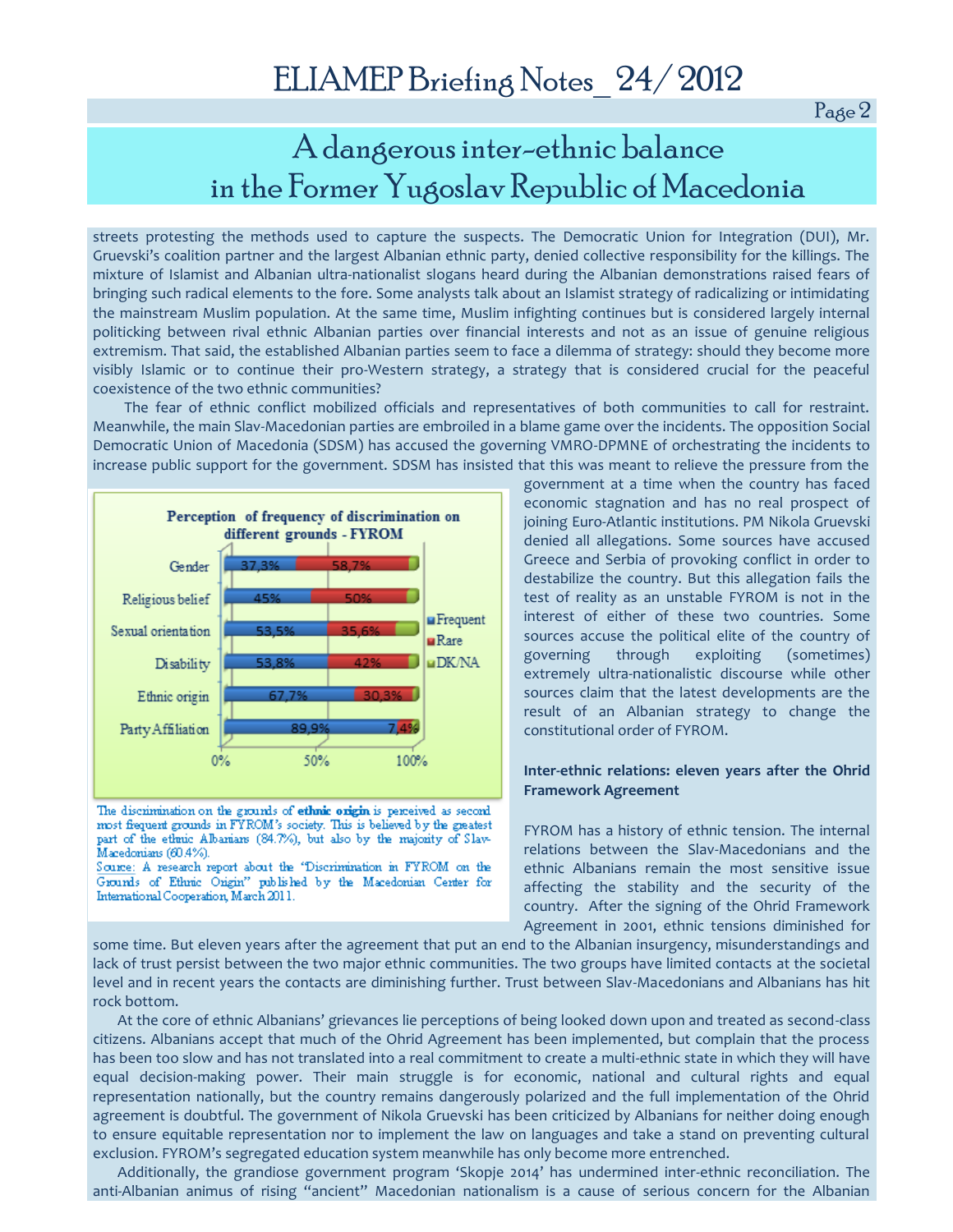Page 3

## A dangerous inter-ethnic balance in the Former Yugoslav Republic of Macedonia

community. The program's aim has been to transform the capital into a European metropolis with churches, bridges, and numerous classical-style monuments of ancient and medieval heroes, yet in the process it has appealed to Slav-Macedonian nationalism and given it a visual expression. Generally, Albanians view 'Skopje 2014' as a project which symbolically excludes them from their country's capital. Last year's clashes between Albanians and the police over the building of a memorial church in the Kale site of Skopje is just one example that exposes the ethnic division brought out by the program. Albanians thought that building a church in the grounds of an Ottoman fortress in an Albanian majority district was a provocation and an attempt at historical falsification. For Albanians and other Muslims, 'Skopje 2014' is just another chapter in a century-long process of marginalization and destruction of their architectural heritage. Inter-ethnic tensions are used by Albanian political parties, which have tried to use the issue of anti-Albanian discrimination as a key voter-mobilisation factor. This demonstrates also the lack of vision on the part of Albanian parties and their inability to present a real platform for the future of Albanians inside FYROM. DUI, as part of the ruling coalition, is losing credibility among Albanians; analysts fear that DUI's weakening is leaving a void in which radical Islam may spread its influence.



Source: "Discrimination in FYROM in the ground of ethnic origin", Macedonian Center for International Cooperation, March 2011

However, the Slav-Macedonians within the country do not share the Albanians' views. The Ohrid Agreement is perceived as being unbalanced between the Albanian community and the Slav-Macedonians because it gives Albanians too much leverage with respect to domestic affairs. Slav-Macedonians are fearful that every demand of the Albanian side is just a step towards the formation of a 'Greater Albania' that will include parts of their own country. The dissatisfaction of the majority in a multiethnic state could have negative effects on social cohesion and stability. Thus, the governing VMRO-DPMNE's emphasis on national pride and particularly the Skopje 2014 project has boosted Slav-Macedonian self-confidence after years where members of the ethnic majority felt they were the major losers of the process. PM Nikola Gruevski has built his popularity and political success on

this patriotic discourse which has contributed negatively to inter-ethnic coexistence. Additionally, poverty and unemployment contribute to social frustration and rising tensions.

#### **NATO membership: dividing rather than uniting?**

The inability to solve the name dispute with Greece, and the consequent failure to make progress towards NATO and EU integration, exacerbates tensions between Albanians and Slav-Macedonians. Both groups agree on their country's goal of Euro-Atlantic integration and this could potentially act as a factor contributing to the unity of the country, but there is a danger that NATO accession could shift from a unifying to a divisive feature as the two major ethnicities disagree on its implications for the name issue. The majority of Slav-Macedonians would take the name over NATO membership, while the majority of Albanians feel exactly the opposite. Albanians are especially frustrated at successive governments' inability to resolve the name issue and see themselves as the victims of Nikola Gruevski's nationalist rhetoric. Thus, they support a quick compromise to the name issue for faster NATO membership.

After the December 2011 favorable ruling of the International Court of Justice, FYROM's political leadership embarked on an active campaign in view of the Chicago Summit which was held on 20-21 May 2012. Although the NATO officials had declared that enlargement would not be on the agenda of the summit, FYROM's foreign minister Nikola Poposki traveled to Washington DC to convince the Americans that his country is contributing more than its fair share to NATO missions and should be rewarded with membership in the Alliance.

Additionally, a group of Albanian intellectuals had sent a letter to the U.S. Secretary of State Hillary Clinton, asking for NATO membership. They called on the American administration to take this step before the security situation in FYROM deteriorates further. According to them, the name issue is less important and has been dramatized by the Slav-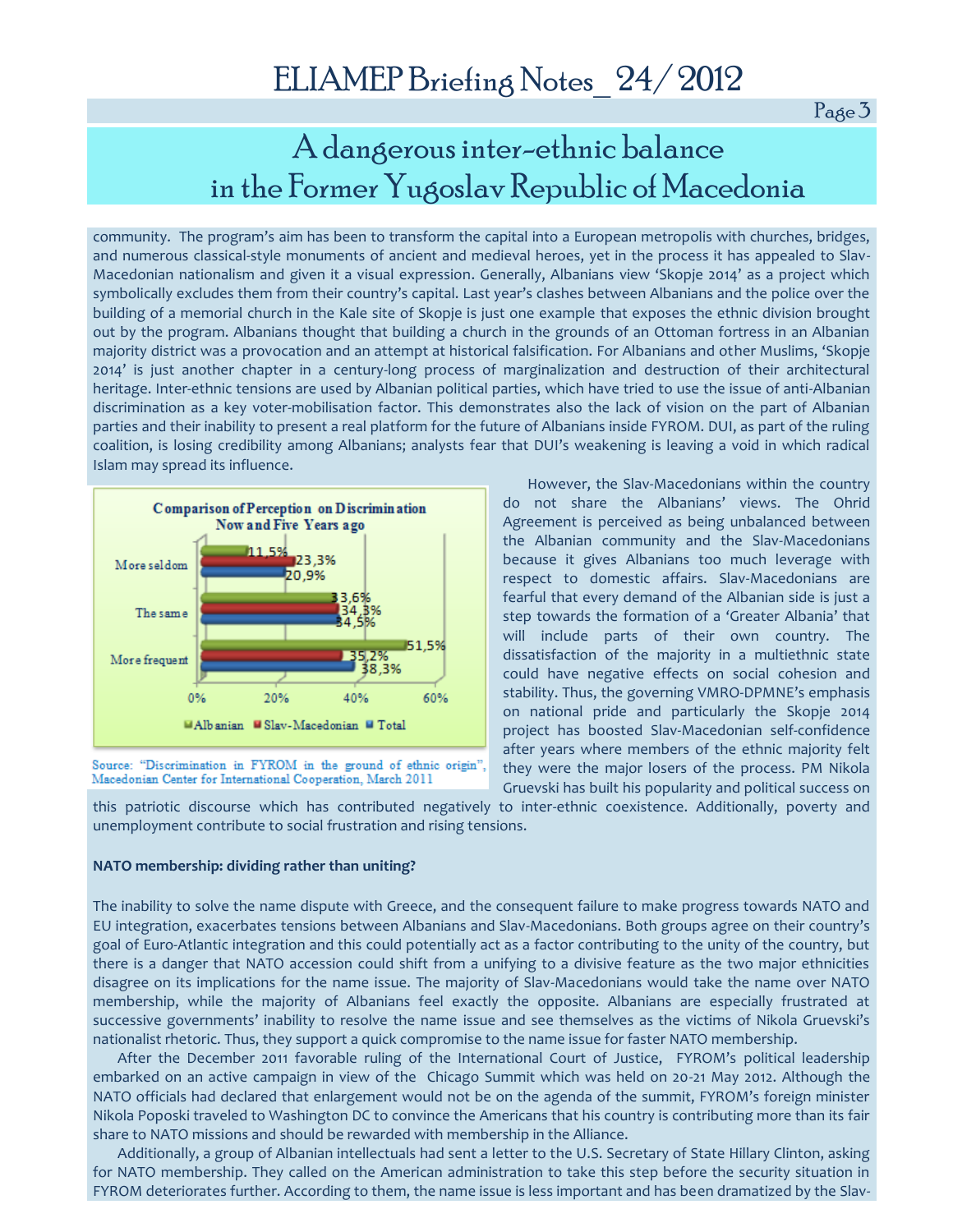Page 4

### A dangerous inter-ethnic balance in the Former Yugoslav Republic of Macedonia

Macedonian political leadership for political gain. The Croatian-Slovenian and Kosovar-Serbian compromises have shown that even in much more complicated and politically sensitive situations there is a solution when the political will exists, but the populist policies followed by Nikola Gruevski do not help. Albanian analysts argue that any option other than Euro-Atlantic integration can be dangerous to the stability of FYROM's multi-ethnic society. Thus, they claim that an invitation for FYROM to join the Alliance can prevent the region from experiencing a new Bosnia or Kosovo.

In Chicago, NATO members deferred FYROM's application for membership for 2014, maintaining their position that an invitation depends on a mutually acceptable solution to the name issue. Both Slav-Macedonian and Albanian opposition parties accused PM Nikola Gruevski of isolating the country and expressing dissatisfaction with the way the government is handling relations with the EU and NATO in a period that even Kosovo has moved closer to EU by receiving the visa liberalization roadmap. For Nikola Gruevski, the nation-building process has far greater importance than NATO membership. This position enjoys wide support among Slav-Macedonians, who see in 'antiquisation' a symbolic 'revenge' for the 2001 victory of the Albanian insurgency and the Ohrid Agreement that followed. Having the support of most Slav-Macedonians, VMRO-DPMNE will continue to antagonize Albanians, upping the risk of destabilization.

Coexistence between Slav-Macedonians and Albanians in FYROM remains a challenge. Both groups are suspicious of the actions of each other; there are mutual prejudices and many people actually have internalized their negative opinions of the opposing ethnic group. FYROM hangs between Europeanisation and inter-ethnic violence. In the absence of any meaningful solution to the country's internal issues, some Albanian voices will likely explore more radical options which could further destabilize the country. Political elites still have a long road ahead en route to uniting the country's communities.

### **Hellenic Foundation for European & Foreign Policy (ELIAMEP)**

Vas. Sofias, 10676 Athens, Greece | Tel. +30 210 7257 110 | Fax +30 210 7257 114 | E-mai[l eliamep@eliamep.gr](mailto:eliamep@eliamep.gr) 

*ELIAMEP offers a forum for debate on international and European issues. Its non-partisan character supports the right to free and well-documented discourse. ELIAMEP publications aim to contribute to scholarly knowledge and to provide policy relevant analyses. As such, they solely represent the views of the author(s) and not necessarily those of the Foundation.*

*Learn more about our work - Visit our website at [www.eliamep.gr/en](http://www.eliamep.gr/en) and our blog a[t http://blogs.eliamep.gr/en](http://blogs.eliamep.gr/en)*